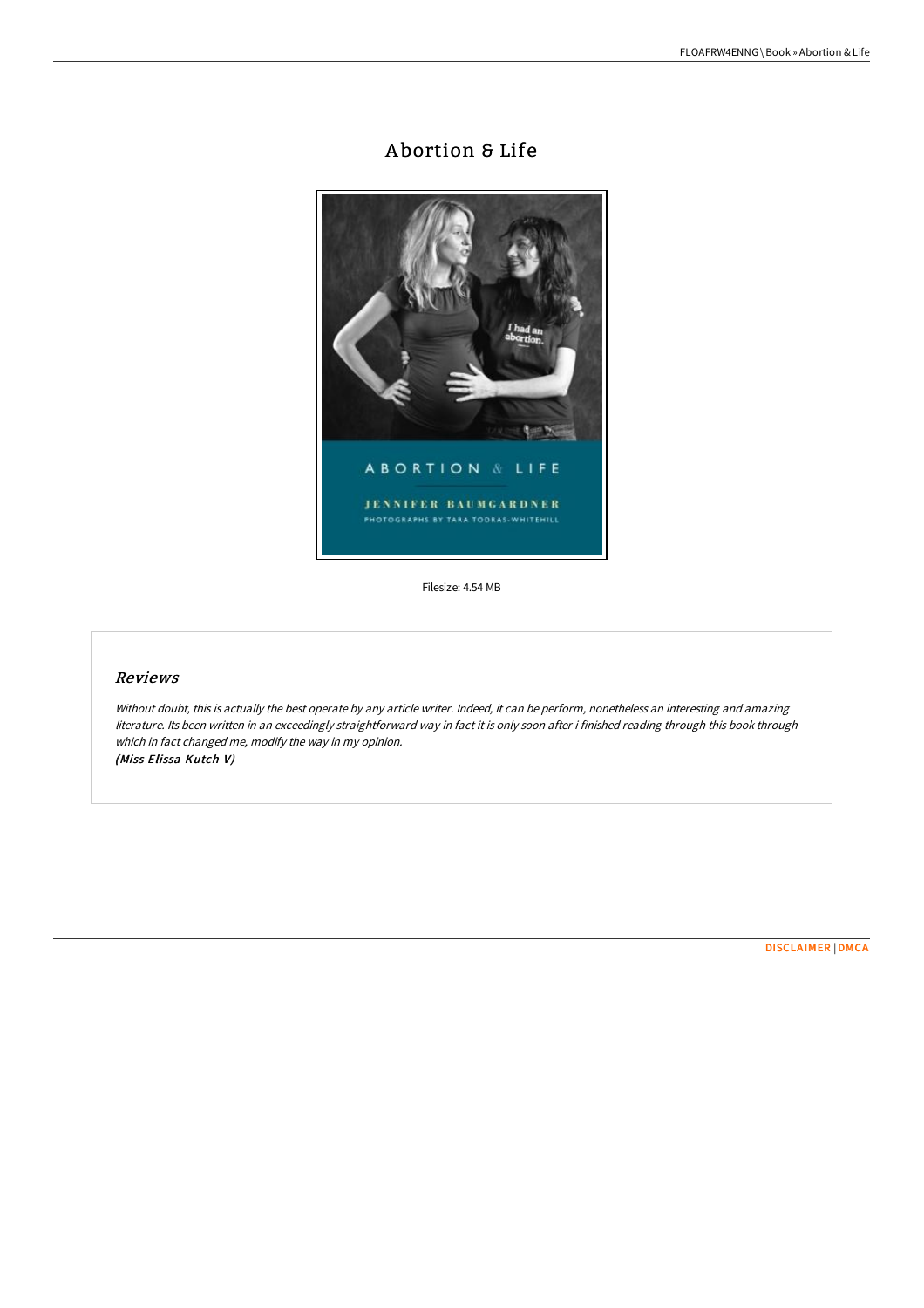### ABORTION & LIFE



Akashic Books,U.S. Paperback. Book Condition: new. BRAND NEW, Abortion & Life, Jennifer Baumgardner, "In her role as author and activist, Jennifer Baumgardner has permanently changed the way people think about feminism . . . and will shape the next hundred years of politics and culture."--The Commonwealth Club of California, hailing Baumgardner as one of Six Visionaries for the Twenty-First Century "If Jennifer Baumgardner ever needs another mom, I'll be the first in line to adopt her. She's smart, fearless, and a formidable force for change."--Barbara Ehrenreich, author of Nickel and Dimed In Abortion & Life, author and activist Jennifer Baumgardner reveals how the most controversial and stigmatized Supreme Court decision of our time cuts across eras, classes, and race. Stunning portraits by photographer Tara Todras-Whitehill of folk singer Ani DiFranco, authors Barbara Ehrenreich and Gloria Steinem, and others accompany their elucidating accounts of their own abortion experiences. In this bold new work, Baumgardner explores some of the thorniest issues around terminating a pregnancy, including the ones that the pro-choice establishment has been the least sensitive or effective in confronting. Jennifer Baumgardner is the producer/creator of the awardwinning film I Had an Abortion. She is the co-author (with Amy Richards) of Manifesta: Young Women, Feminism, and the Future and Grassroots: A Field Guide for Feminist Activism (both Farrar, Straus & Giroux). Her most recent book is Look Both Ways: Bisexual Politics (FSG, 2007). She writes regularly for women's magazines like Glamour, Elle, and Allure, as well as more political outlets such as The Nation, Harper's, and NPR's All Things Considered. She lives in New York City. Praise for Abortion & Life: Publishers Weekly, Sept. 2008 Activist, filmmaker (of I Had an Abortion) and coauthor (Manifesta: Young Women, Feminism and the Future) Baumgardner dedicates her work to spreading awareness about abortion. Graced...

 $\ensuremath{\mathop\square}\xspace$ Read [Abortion](http://bookera.tech/abortion-amp-life.html) & Life Online  $_{\rm PDF}$ [Download](http://bookera.tech/abortion-amp-life.html) PDF Abortion & Life